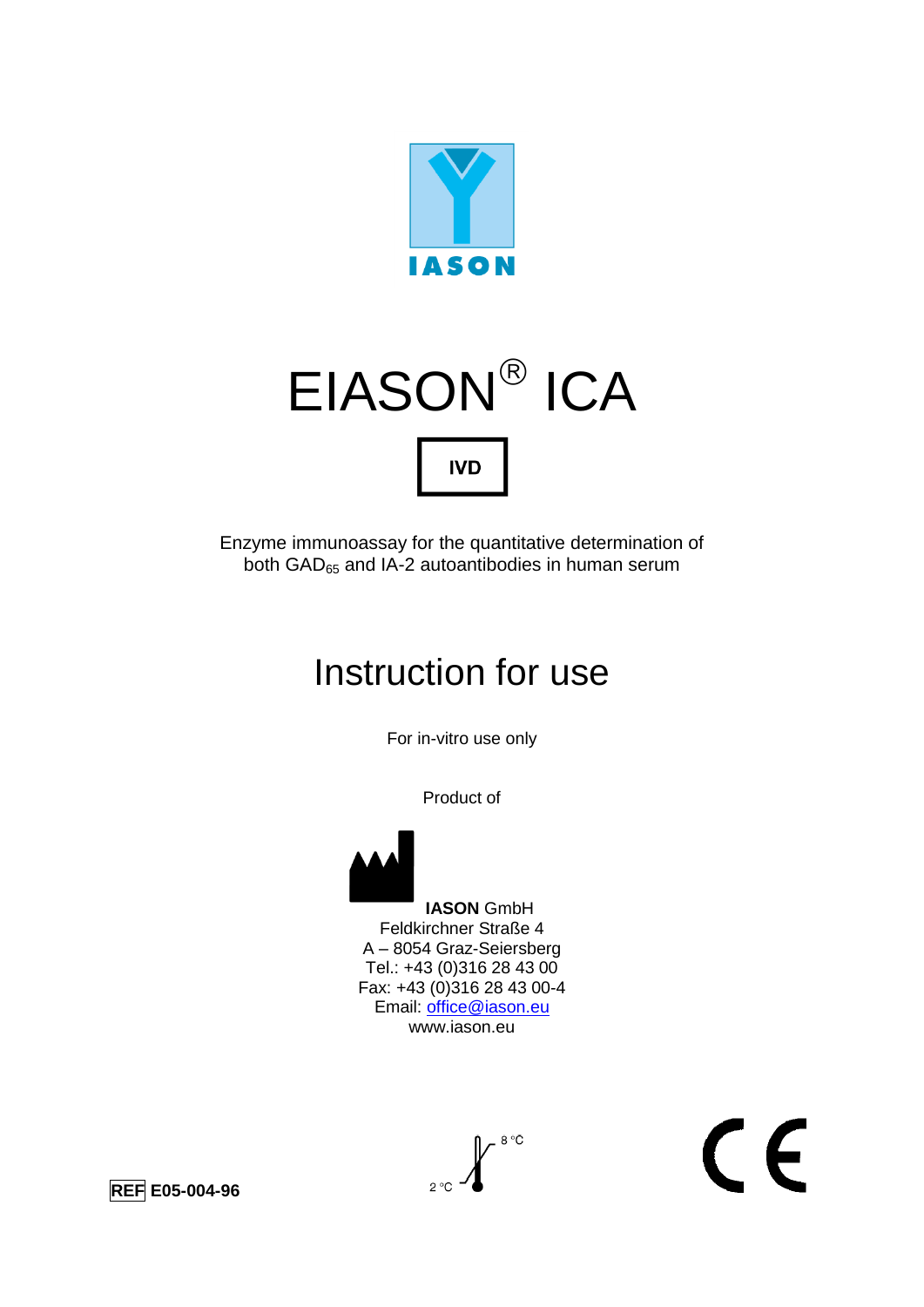#### **Used IFU-Symbols**

| <b>Symbol</b>        | <b>English</b>                | <b>Symbol</b>            | <b>English</b>                                                    |
|----------------------|-------------------------------|--------------------------|-------------------------------------------------------------------|
| <b>IVD</b>           | In vitro diagnostic<br>device | <b>BIOBU</b>             | <b>Buffer for biotin</b>                                          |
| <b>REF</b>           | Order number                  | <b>CAL 0-6</b>           | Calibrators                                                       |
|                      | Product of                    | <b>PC GAD</b><br>PC IA-2 | Positive control GAD <sub>65</sub> Ab<br>Positive control IA-2 Ab |
| 8 °C<br>$2^{\circ}C$ | Storage                       | <b>WASH</b>              | Wash concentrate                                                  |
| $\epsilon$           | <b>European Conformity</b>    | LOT                      | <b>Batch code</b>                                                 |
|                      | Expiry date                   | <b>BIO</b>               | <b>Biotin</b>                                                     |
| <b>PODBU</b>         | <b>Diluent for SAPOD</b>      | <b>SAPOD</b>             | Peroxidase                                                        |
| <b>TURBO</b>         | Reaction enhancer             | <b>STOP</b>              | Stop solution                                                     |
| <b>SUB</b>           | Substrate                     | <b>MPL</b>               | Microplate                                                        |

#### **Intended use**

*For in-vitro use only.*

The EIASON® ICA kit is an enzymeimmunoassay intended for the simultaneous quantitative determination of autoantibodies against  $GAD_{65}$  and IA2 in human serum. Results are to be used in conjunction with other clinical and laboratory data to assist the clinician in the assessment of pancreas dysfunction.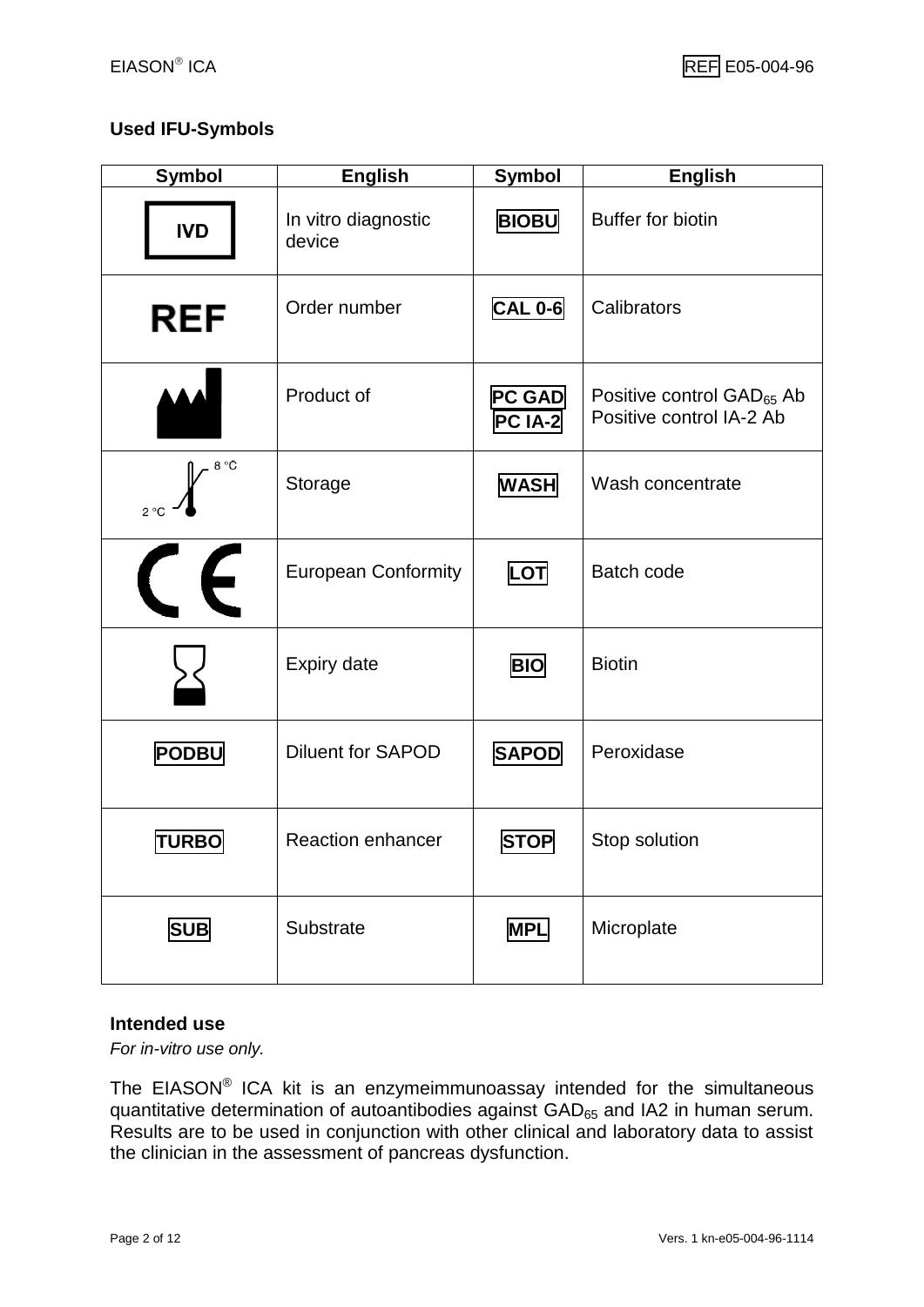#### **Summary**

Autoantibodies to pancreatic beta cell antigens are important serological markers of type 1 diabetes mellitus. The antigens recognised by these autoantibodies include insulin, glutamic acid decarboxylase (GAD<sub>65</sub> kDa isoform) and an islet cell antigen (ICA) named IA-2 or ICA-512. The  $EIASON^@$  ICA kit allows simultaneous measurement of GAD<sub>65</sub> and IA-2 autoantibodies in the same sample.

#### **Assay principle**

In the EIASON<sup>®</sup> ICA kit,  $GAD_{65}$  and IA-2 autoantibodies (Ab) in patient sera, calibrators and controls are allowed to interact with  $GAD_{65}$  and IA-2 coated onto ELISA plate wells  $(1<sup>st</sup>$  incubation). The samples are then discarded, leaving any  $GAD_{65}$  or IA-2 autoantibodies in the patient sera, calibrators or controls bound to the  $GAD_{65}$  and IA-2 coated wells. A mixture of  $GAD_{65}$  Biotin and IA-2 Biotin is then added and during a second incubation step (through the ability of  $GAD_{65}$  and IA-2 autoantibodies to act divalently), a bridge is formed between the  $GAD_{65}$  or IA-2 bound to the wells and GAD<sub>65</sub> Biotin or IA-2 Biotin respectively.

The amount of GAD65/IA-2 Biotin bound is determined in a third incubation step by the addition of Streptavidin Peroxidase, which binds specifically to Biotin.

Excess unbound Streptavidin Peroxidase is then washed away and addition of 3,3',5,5' tetramethylbenzidine (TMB) results in formation of a blue colour. This reaction is stopped by addition of stop solution causing the well contents to turn from blue to yellow. The absorbance of the yellow reaction mixture at 450 nm is then read using an ELISA plate reader. A higher absorbance indicates the presence of  $GAD_{65}$ or IA-2 autoantibody in the test sample. Reading at 405 nm allows quantitation of high absorbances.

#### **Warnings and precautions**

The EIASON<sup>®</sup> ICA kit is for in vitro diagnostic use only and is not for internal use in humans or animals. This product must be used strictly in accordance with the instructions set out in the Package Insert. IASON will not be held responsible for any loss or damage (except as required by statute) caused, arising out of non-compliance with the instructions provided.

CAUTION: this kit contains material of human and/or animal origin. Handle kit reagents as if capable of transmitting an infectious agent.

Source material from Human origin which is used in this kit was tested and found negative for HbsAG and HIV as well as for HCV antibodies. However, since there is no diagnostic procedure that excludes these agents with 100 percent certainty all components should be handled as potentially hazardous material.

Appropriate precautions and good laboratory practices must be used in the storage, handling and disposal of the kit reagents. Disposal of kit reagents should be in accordance with local regulations.

#### **Shelf life and storage of reagents**

This kit is stable until the stated expiry date if stored as specified. Upon receipt, store all reagents at  $2-8$ °C.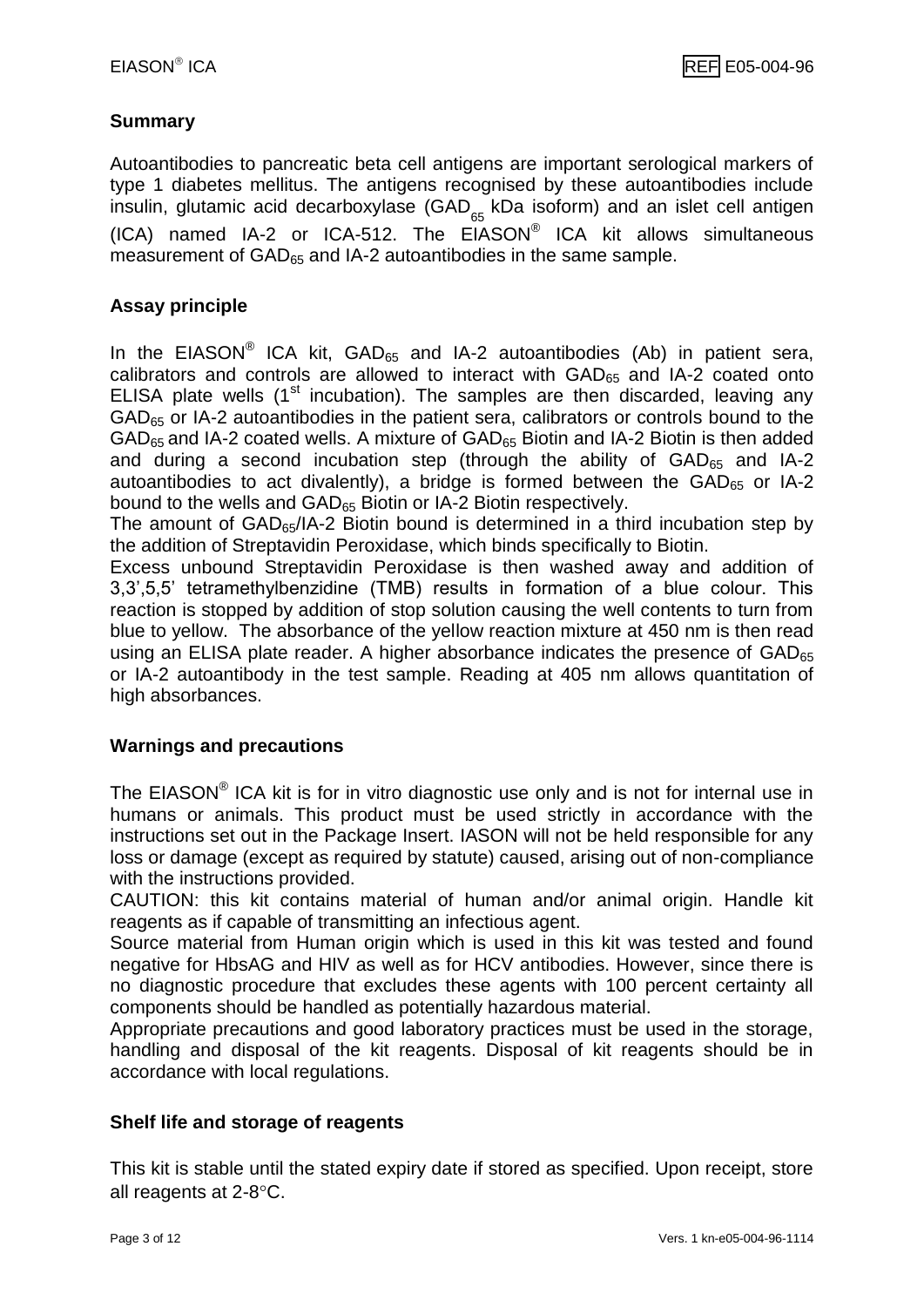#### **Storage and preparation of serum samples**

Sera to be analysed should be assayed soon after separation or stored, preferably in aliquots, at or below -20°C. 100 µL is sufficient for one assay (duplicate 50 µL determinations). Repeated freeze thawing or increases in storage temperature must be avoided. Do not use lipaemic or haemolysed serum samples. Do not use plasma in the assay. When required, thaw test sera at room temperature and mix gently to ensure homogeneity. Centrifuge serum prior to assay (preferably for 5 min at 10- 15,000 g in a microcentrifuge) to remove particulate matter. Please do not omit this centrifugation step if sera are cloudy or contain particulates.

#### **Materials provided**

*Allow all reagents 1-11 to reach room temperature before use.*

- 1. MPL ELISA strip wells coated with  $GAD_{65}$  and IA-2 (96 wells in total, 8 wells per strip). Before opening the packet of strip wells, allow it to stand at room temperature (20-25°C) for at least 30 minutes. After opening, keep any unused wells in the original foil packet (reseal with adhesive tape) and in the self-seal plastic bag with the desiccant provided. Store at 2-8°C and use within 16 weeks. A frame for holding the wells during assays is also provided.
- 2. CAL 0-6 Calibrators; 0.7 mL each; 0, 4, 10, 20, 70, 145 and 450 u/mL; ready to use; corresponding to WHO reference preparation NIBSC 97/550
- 3. PC GAD GAD<sub>65</sub> Ab and PC IA-2 IA-2 Ab Positive Controls; 0.7 mL each; ready to use
- 4. TURBO Reaction Enhancer; 4 mL; coloured red; ready to use
- 5. WASH Concentrated Wash Solution; 125 mL; 10 x concentrated; dilute 10 x with distilled water before use; store at  $2 - 8$ °C up to kit expiry
- 6. BIOBU GAD<sub>65</sub>/IA-2 Biotin reconstitution buffer for reconstituting BIO; 2 x 15 mL; coloured blue; ready to use
- 7.  $|B|O|$  GAD<sub>65</sub>/IA2-biotin; 3 vials; lyophilized; reconstitute each vial with 5.5 mL of **BIOBU**; when more than one vial is used, pool the reconstituted vials and mix gently before use; use on day of reconstitution
- 8. PODBU Diluent for diluting SAPOD; 15 mL; ready to use
- 9. SAPOD Streptavidin-peroxidase; 0.7 mL; to be diluted 1 in 20 with PODBU (e.g. 0.5 mL + 9.5 mL); store at 2-8°C for up to 18 weeks after reconstitution
- 10.SUB Peroxidase substrate (tetramethyl benzidine); TMB; 15 mL; ready to use
- 11.STOP Stop solution; 12 mL; ready to use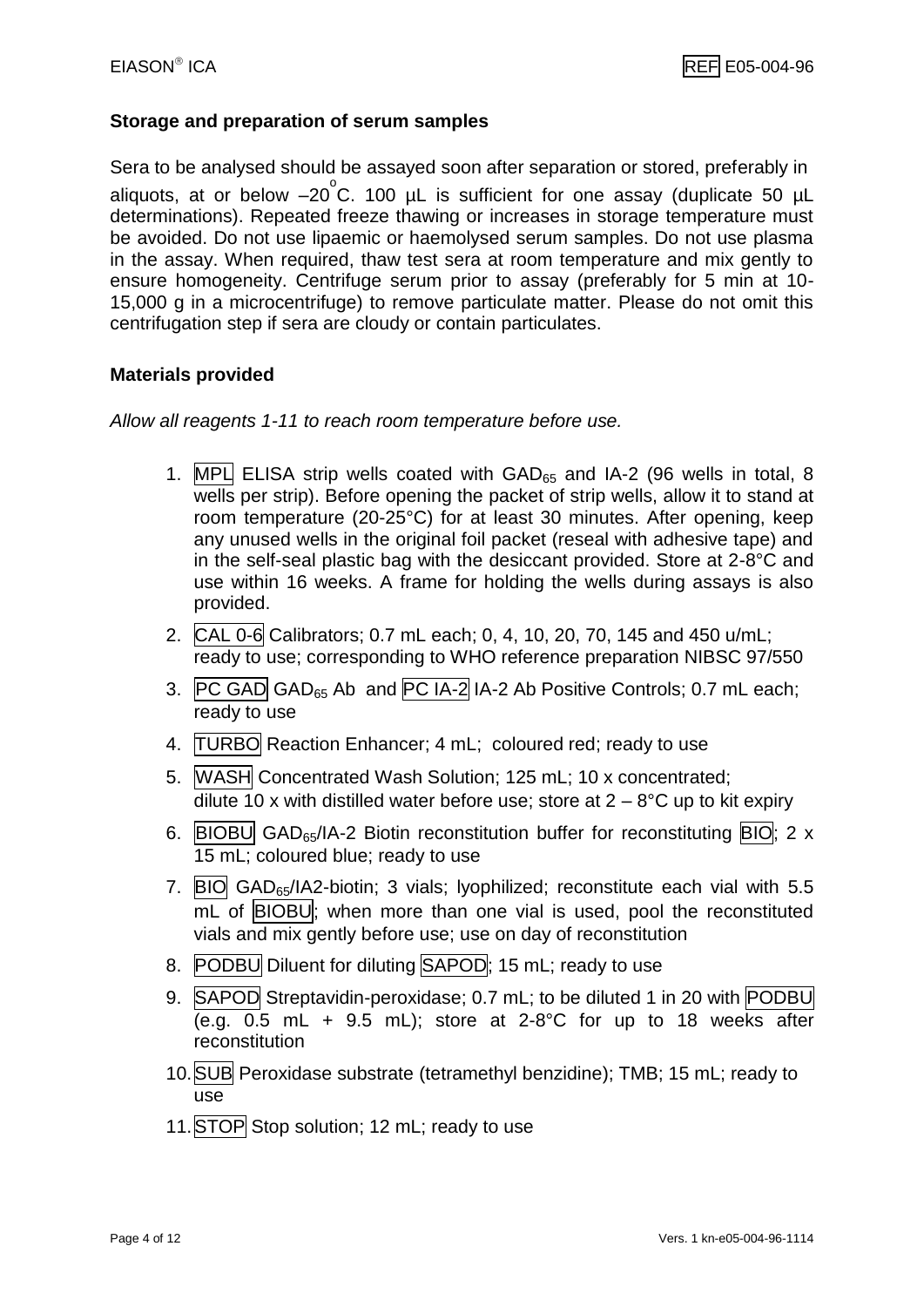#### **Materials required but not provided in the kit**

- $\Diamond$  Pipettes capable of dispensing 25 μL, 50 μL and 100 μL
- $\Diamond$  Means of measuring out various volumes to reconstitute or dilute reagents supplied
- $\Diamond$  Pure water
- ELISA plate reader suitable for 96 well formats and capable of measuring at 450 nm and 405 nm
- $\Diamond$  ELISA plate shaker, capable of 500 shakes/min (not an orbital shaker)
- ELISA plate cover

#### **Assay procedure**

#### *General remarks*

- $\Diamond$  Calculate the number of individual MPL wells needed for the assay. Allow all the reagents supplied including the appropriate number of strips to reach room temperature, fit the number of strip wells required firmly into the frame provided.
- $\Diamond$  All reagents must be mixed without foaming.
- $\Diamond$  Once the test has been started, all steps should be completed without interruption.
- $\Diamond$  Use new disposal plastic pipette tips for each standard, control or sample in order to avoid cross-contamination.
- $\Diamond$  Absorbance is a function of the incubation time and temperature. Before starting the assay, it is recommended that all reagents are ready, caps removed, all needed wells secured in holder, etc. This will ensure equal elapsed time for each pipetting step without interruption.
- $\Diamond$  As a general rule the enzymatic reaction is linearly proportional to time and temperature.
- Each run must include a standard curve and kit controls.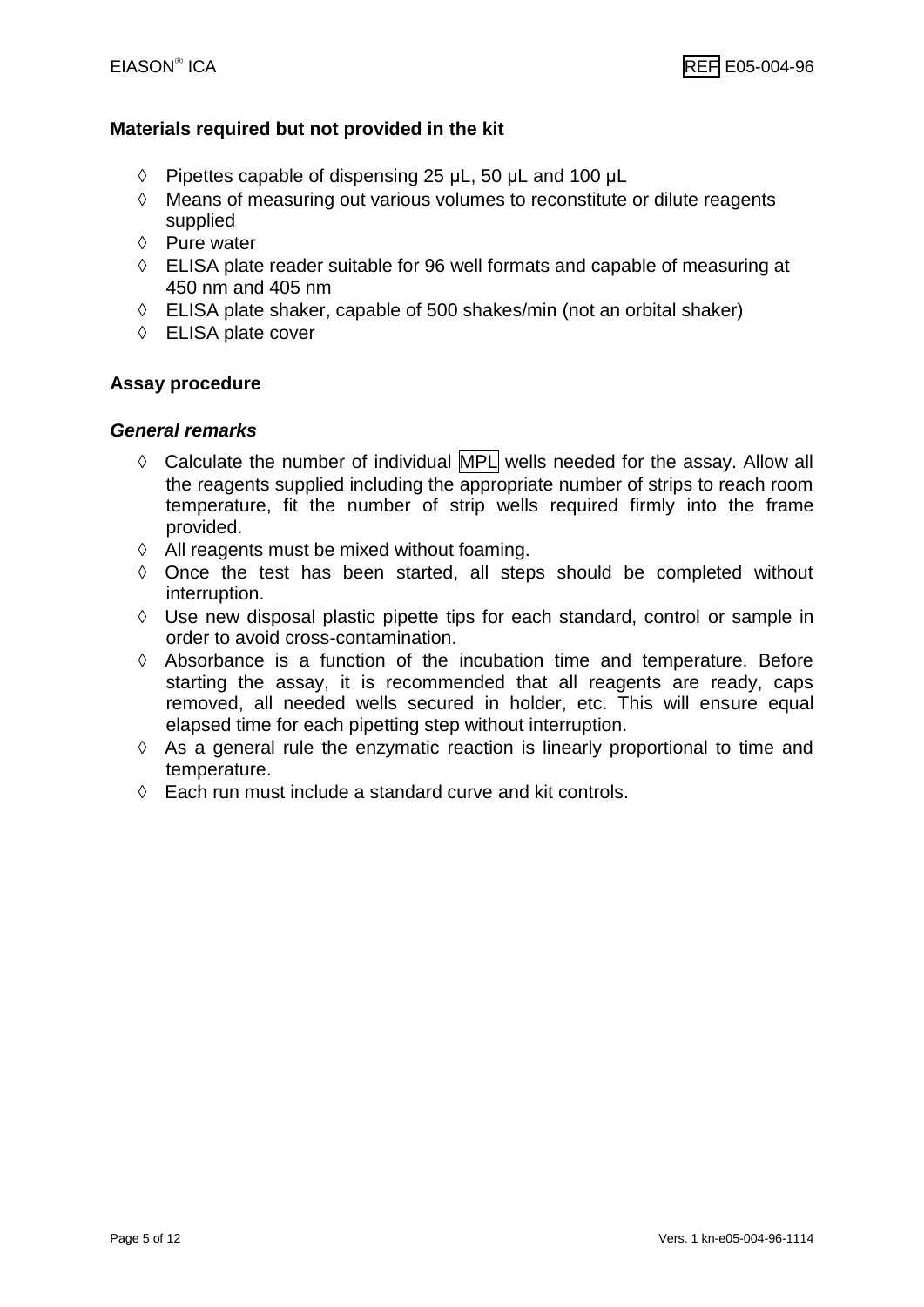#### *Assay procedure*

- 1. Pipette 50 µL of CAL 0-6, PC GAD, PC GAD and test sera into the wells (in duplicate). Leave one well empty for blank.
- 2. Pipette 25 uL of TURBO except blank.
- 3. Cover the frame and shake the wells containing the various samples for 5 seconds (500 shakes per minute).
- 4. Incubate the plate overnight  $(16 20 h)$  at  $2 8$ °C.
- 5. After the incubation discard the samples by briskly inverting the frame of strip wells over a suitable receptacle. Wash 3 times with 300 µL WASH per well and each time tap the inverted wells gently on a clean dry absorbent surface to remove any droplets of wash buffer.
- 6. Pipette carefully 100 µL of reconstituted **BIO** into each well except blank.
- 7. Incubate for 1 hour at 18 22°C on an ELISA plate shaker (500 shakes per minute).
- 8. After the 1 hour discard the **BIO** by briskly inverting the wells over a suitable receptacle, wash 3 times with WASH as described under point 5.
- 9. Pipette carefully 100 µL of diluted SAPOD into each well except blank.
- 10.Incubate for 20 minutes at 20 25°C on an ELISA plate shaker (500 shakes per minute).
- 11. Discard the SAPOD by briskly inverting the wells over a suitable receptacle, wash 3 times with WASH as described under point 5.
- 12. Pipette carefully 100 µL of SUB into each well including blank.
- 13.Incubate for 20 minutes at 20 25°C in the dark during which time a blue colour will develop.
- 14. Stop the substrate reaction by careful addition of 100  $\mu$ L of STOP to each well (this will cause the blue colour to turn yellow) and shake the plate for about 5 seconds on a plate shaker to ensure uniformity of the solution in each well. It is most important to ensure that the substrate incubation time (i.e. time from addition of SUB to addition of STOP) is the same for each well.
- 15.Measure the absorbance of each well at 450 nm and 405 nm for overrange filter (reference 620 – 650 nm) blanked against a well containing 100 µL of SUB and 100 µL of STOP within 10 minutes after adding the stop solution.

or fully automated on:

- **IASON Quardette**
- **EXALUATE:** PersonalLab
- **EXALUS EXAMPLE GLADIATOR**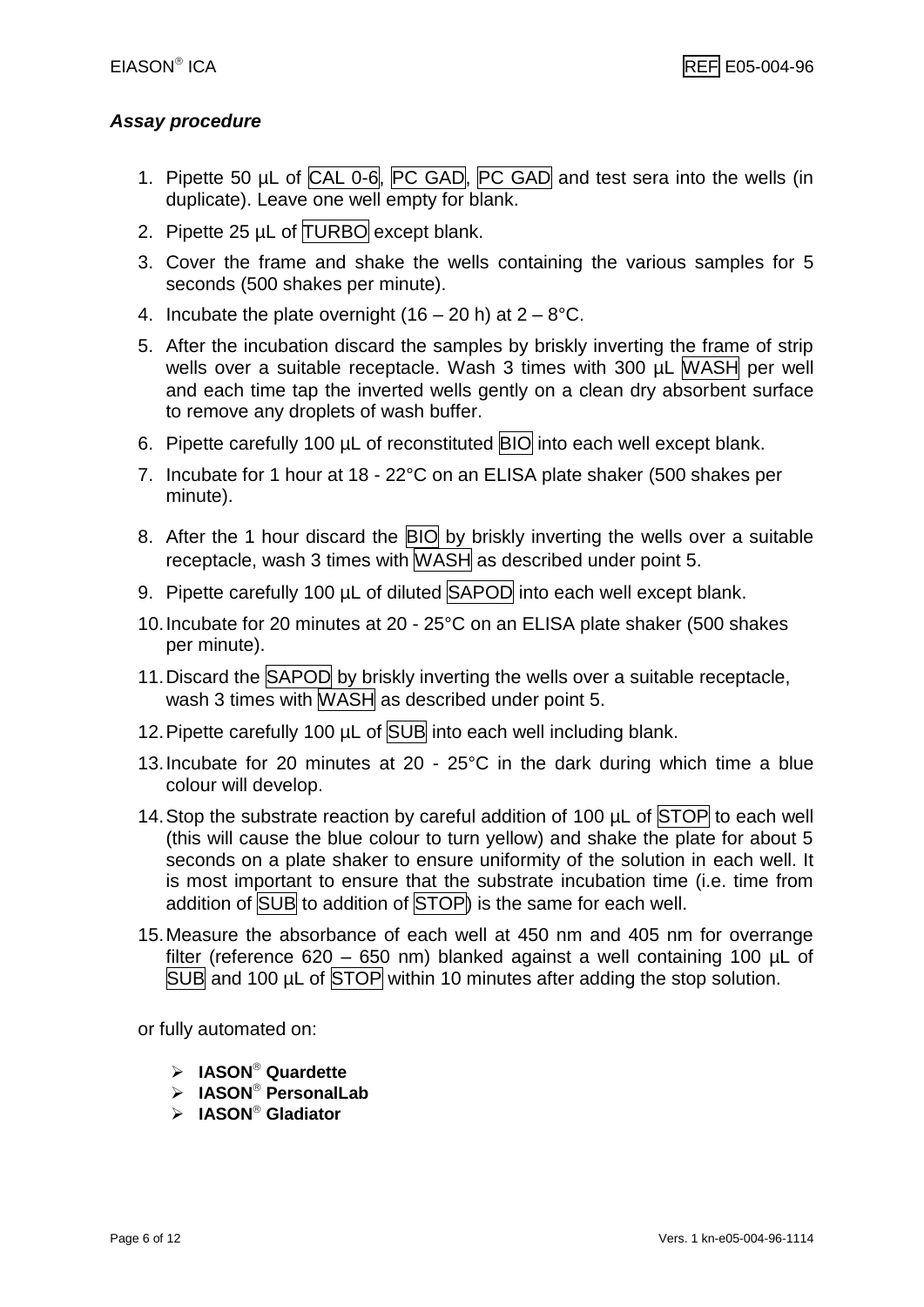#### **Calculation of results**

A calibration curve can be established by plotting calibrator concentration on the xaxis (log scale) against the absorbance of the calibrators on the y-axis (linear scale). The  $GAD_{65}$  and/or IA-2 autoantibody concentrations in patient sera can then be read off the calibration curve. Other data reduction methods can be used. Absorbance readings at 405nm can be converted to 450 nm absorbance values by multiplying by the appropriate factor (approximately 3.0 dependant on equipment being used). Values less than 25 u/mL should be read off a 450 nm curve.

Samples with high GAD<sub>65</sub>Ab and IA-2Ab concentrations can be diluted in kit negative control CAL0 For example, 15 µL of sample plus 135 µL of negative control to give a 10 x dilution. Other dilutions (e.g. 100 x) can be prepared from a 10 x dilution or otherwise as appropriate. Some sera will not dilute in a linear way.

#### **Sample assay data**

| Calibrator      | Absorbance |        |
|-----------------|------------|--------|
| Units per<br>mL | 450 nm     | 405 nm |
| 0               | 0.120      | 0.039  |
| 4               | 0.261      | 0.083  |
| 10              | 0.453      | 0.133  |
| 20              | 0.818      | 0.228  |
| 70              | 2.307      | 0.659  |
| 145             | 4.305      | 1.230  |
| 450             | 7.662      | 2.189  |

Typical results obtained with EIASON® ICA calibrators:

This data is for illustration only and must not be used for the calculation of any sample result.

#### **Typical calibration curve**

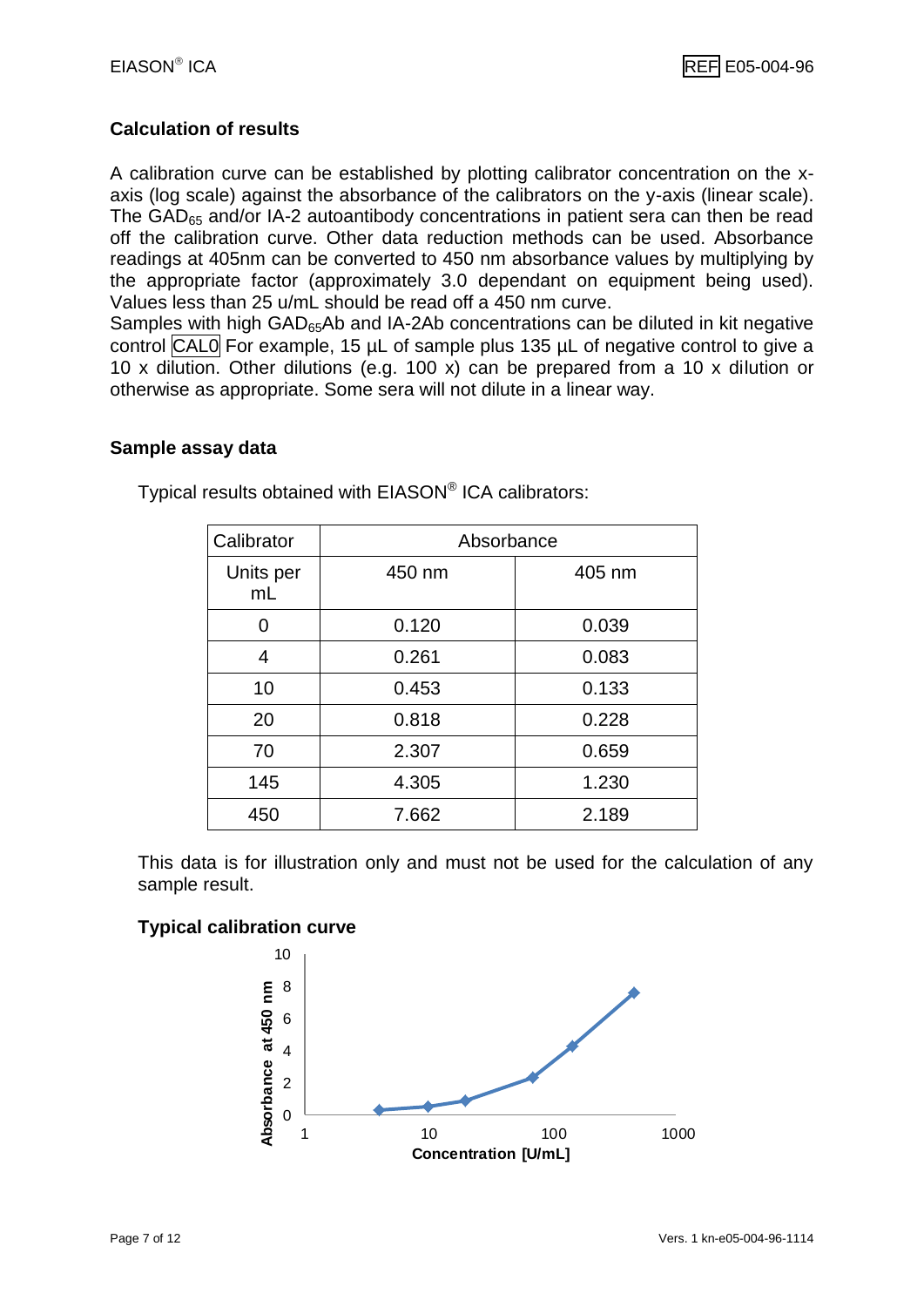If results are to be expressed as an index, only the 4  $u/mL$  calibrator  $\overline{CAL}$  0 need be included in the assay (all controls should still be included). The index values are calculated as follows:

Index = test sample absorbance at 450 nm  $\div$  CAL 0 absorbance

Healthy blood donor sera give index values of less than 1 suggesting that index values of 1 or more can be considered positive for GADAb and/or IA-2Ab.

#### **Expected values**

|          | NIBSC 97/550 |
|----------|--------------|
|          | U/mL         |
| Negative | -4           |
| Positive | >4           |

Each laboratory is recommended to determine ranges for their local population.

#### **Quality control**

Good laboratory practice requires that controls be run with each calibration curve. A statistically significant number of controls should be assayed to establish mean values and acceptable ranges to assure proper performance. It is recommended to use control samples according to state and federal regulations. The use of control samples is advised to assure the day to day validity of results. Use controls at both normal and pathological levels. The controls and the corresponding results of the QC Laboratory are stated in the QC certificate added to the kit.

The values and ranges stated on the QC sheet always refer to the current kit lot and should be used for direct comparison of the results. It is also recommended to make use of national or international Quality Assessment programs in order to ensure the accuracy of the results. Employ appropriate statistical methods for analysing control values and trends. If the results of the assay do not fit to the established acceptable ranges of control materials patient results should be considered invalid. In this case, please check the following technical areas: Pipetting and timing devices; photometer, expiration dates of reagents, storage and incubation conditions, aspiration and washing methods. After checking the above mentioned items without finding any error contact your distributor or IASON directly.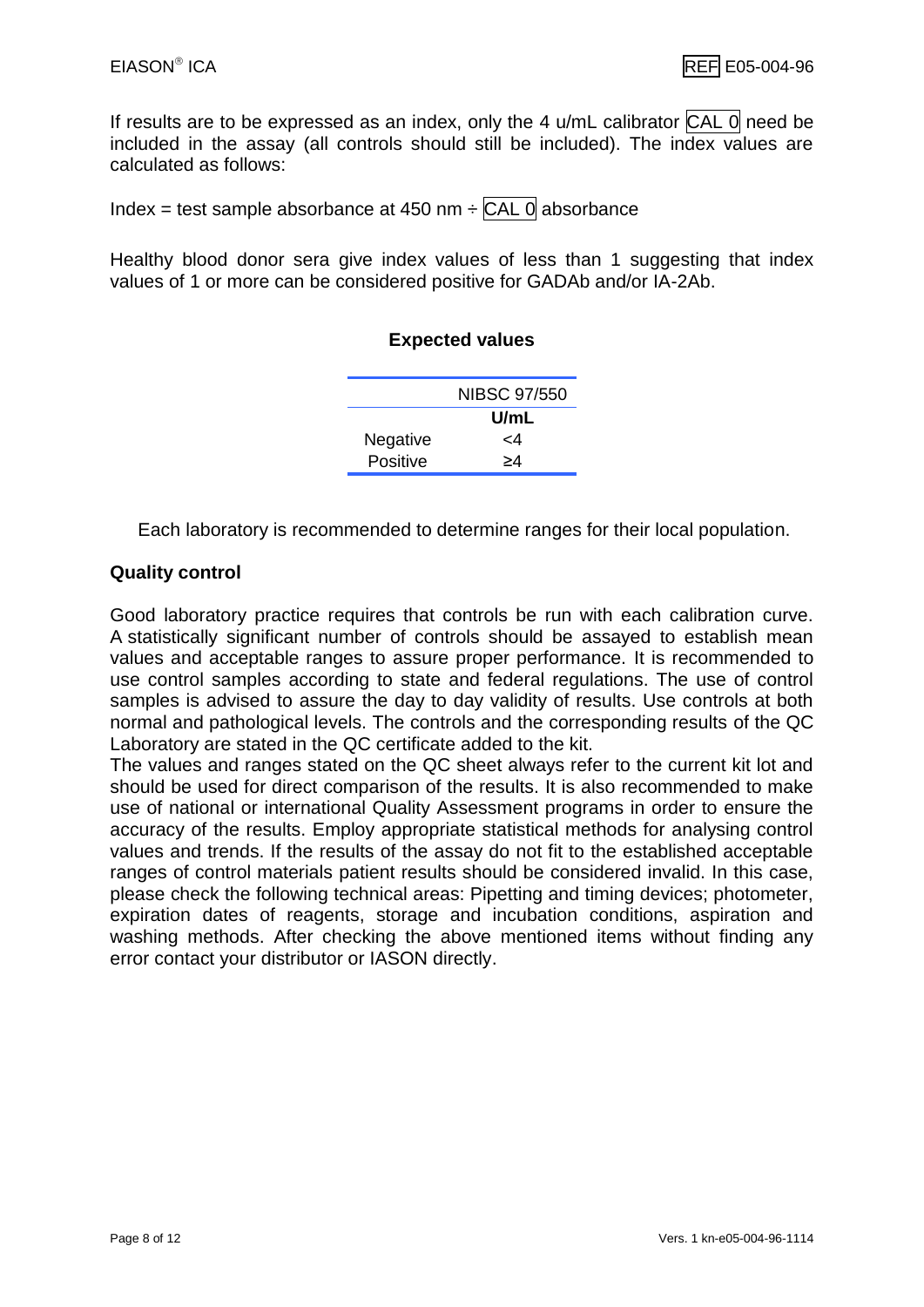#### **Clinical evaluation**

#### *Clinical specificity and sensitivity*

Sera from 70 healthy blood donors were all negative in the EIASON® ICA ELISA kit, although occasional healthy blood donors may have detectable GAD autoantibodies. Autoantibodies to GAD and/or IA2 were detected in 84% (n=216) of samples from patients with type 1 diabetes of various disease durations. In the DASP 2005 study, the EIASON<sup>®</sup> ICA showed 98% (n=100) specificity and 96% (n=50) sensitivity.

#### *Lower detection limit:* **0.17 U/mL**

(as the mean of 30 determinations of  $\overline{CAL}$  o plus 2 standard deviations).

#### *Precision*

| Intra-assay-precision $(n=25)$ |             |                | Inter-assay-precision (n=28) |             |                |
|--------------------------------|-------------|----------------|------------------------------|-------------|----------------|
| Sample                         | Mean [U/mL] | $\mathsf{I}\%$ | Sample                       | Mean [U/mL] | $\mathsf{I}\%$ |
|                                | 6.6         | 6.3            |                              | 115.2       | 3.4            |
|                                | 25.7        | -4. .          |                              |             | 4.4            |

#### *Clinical accuracy*

Analysis of sera from patients with autoimmune diseases other than type 1 DM indicated no interference from autoantibodies to the TSH receptor, thyroglobulin, thyroid peroxidase (TPO), ds-DNA, the acetylcholine receptor or from rheumatoid factor.

#### *Interference*

There are no interferences concerning the following substances:

- Intralipid up to 3000 mg/dl
- Bilirubin up to 20 mg/dl
- Haemoglobin up to 5 mg/mL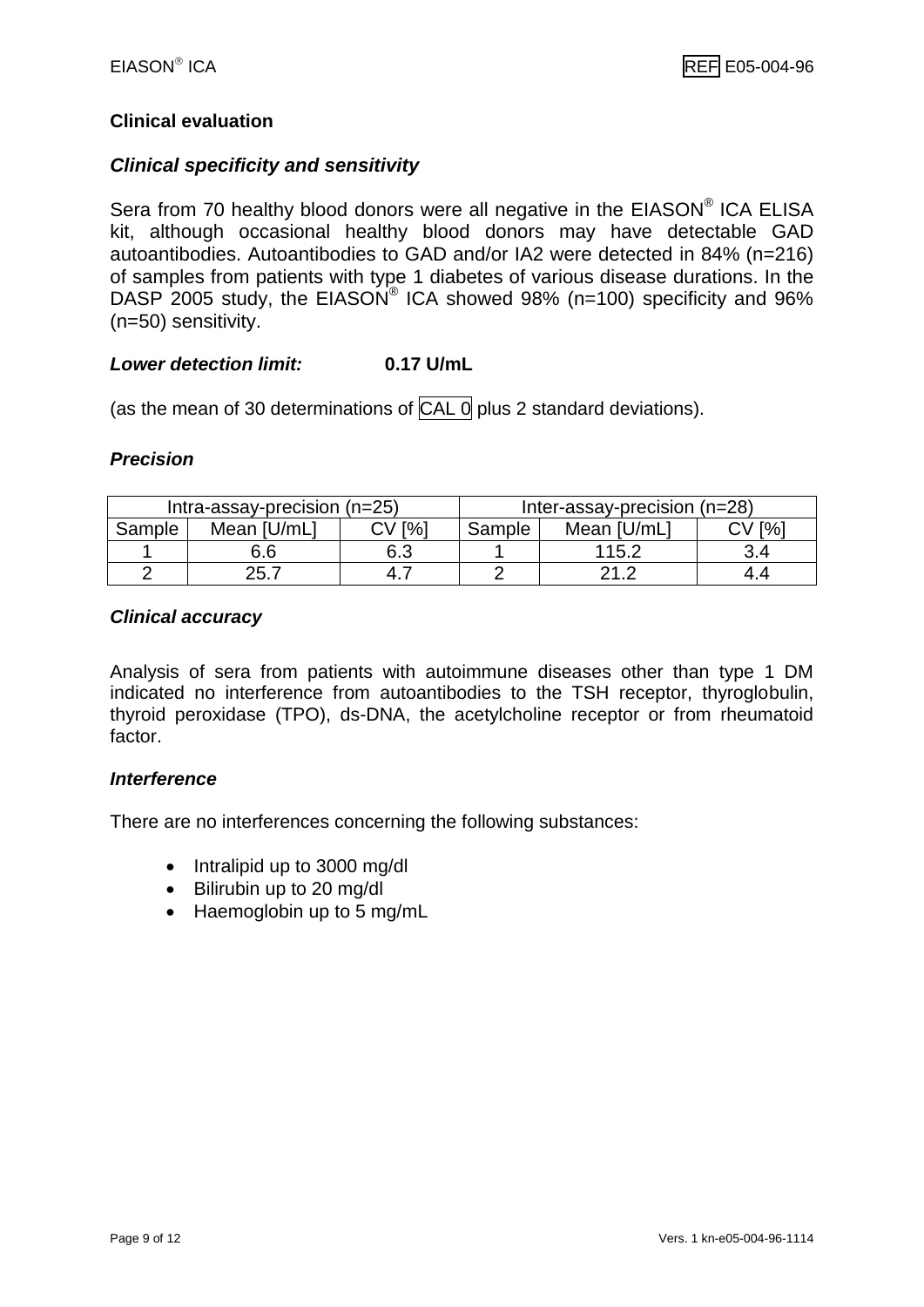#### **Legal aspects**

#### *Reliability of results*

The test must be performed exactly as per the manufacturer's instructions for use. Moreover the user must strictly adhere to the rules of GLP (Good Laboratory Practice) or other applicable national standards and/or laws. This is especially relevant for the use of control reagents. It is important to always include, within the test procedure, a sufficient number of controls for validating the accuracy and precision of the test. The test results are valid only if all controls are within the specified ranges and if all other test parameters are also within the given assay specifications. In case of any doubt or concern please contact IASON.

#### *Therapeutic consequences*

Therapeutic consequences should never be based on laboratory results alone even if all test results are in agreement with the items as stated under point Raliability of Resuts. Any laboratory result is only a part of the total clinical picture of a patient. Only in cases where the laboratory results are in acceptable agreement with the overall clinical picture of the patient should therapeutic consequences be derived. The test result itself should never be the sole determinant for deriving any therapeutic consequences.

#### *Liability*

Any modification of the test kit and/or exchange or mixture of any components of different lots from one test kit to another could negatively affect the intended results and validity of the overall test. Such modification and/or exchanges invalidate any claim for replacement. Claims submitted due to customer misinterpretation of laboratory results subject to point 11.2. are also invalid. Regardless, in the event of any claim, the manufacturer's liability is not to exceed the value of the test kit. Any damage caused to the test kit during transportation is not subject to the liability of the manufacturer.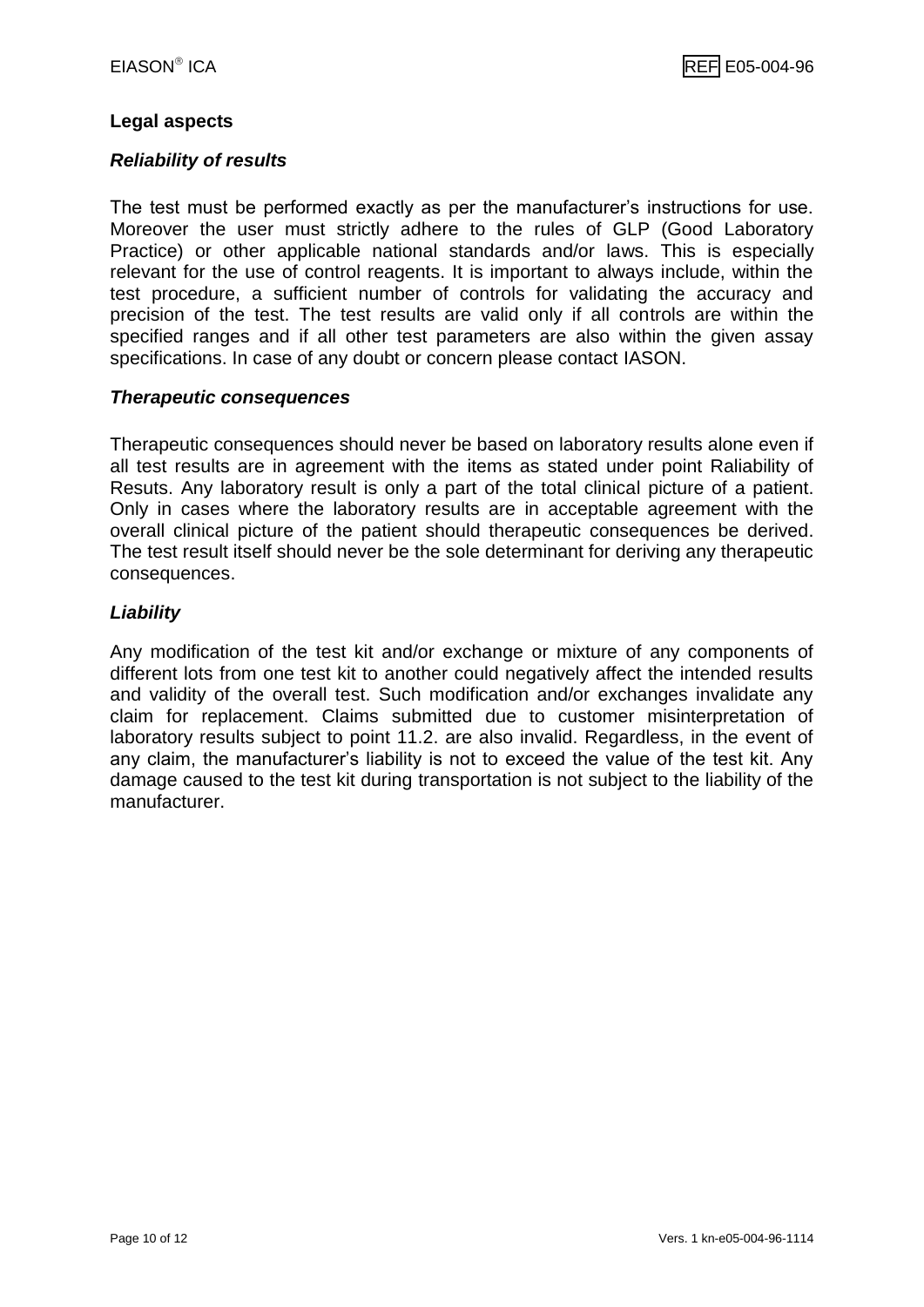#### **Useful publications**

- 1. S. Chen et al. Sensitive non-isotopic assay for autoantibodies to IA2 and to a combination of both IA2 and  $GAD_{65}$ . Clinica Chimica Acta 2005 357: 74-83
- 2. C. Törn et al. Diabetes Antibody Standardization Program: evaluation of assays for autoantibodies to glutamic acid decarboxylase and islet antigen-2. Diabetologia 2008 51:846-852.